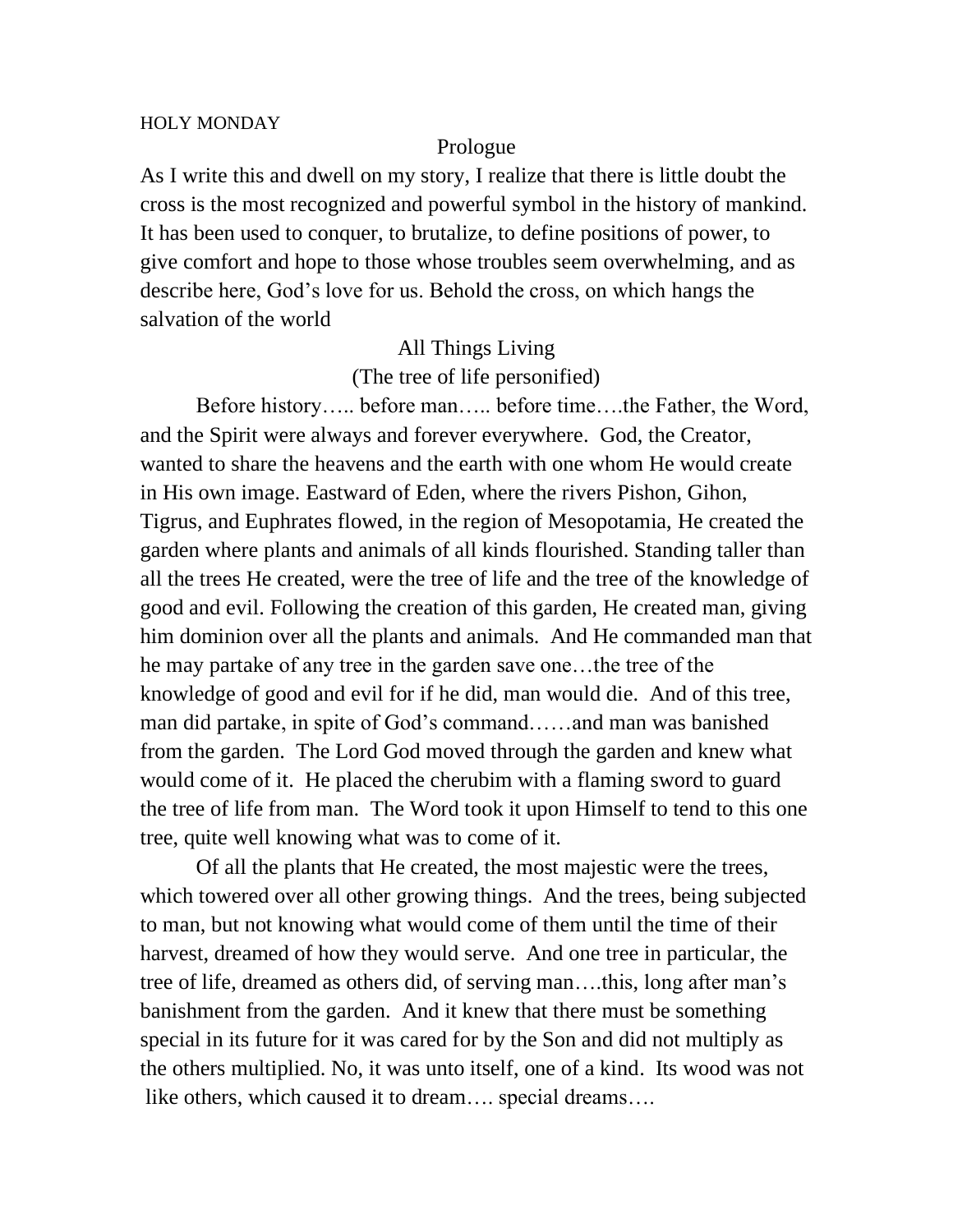## HOLY TUESDAY

As the decades rolled into centuries the tree would dream; 'Would I be fashioned into a throne for a king, with finely stained wood grain, attesting to the importance of the royalty who would rest upon me and make proclamations? Would I become elegant trim, gracing the king's palace, where all would gaze upon my beautiful grains as they came to pay homage to the king and petition for his favor? Or would I become a pergola under which the royal family might take comfort from the scorching sun. Surely these things were the best that could come of me. For, to serve a king whose majesty was known to all and before him all bowed, must hold the most promise.

It was strange however that it had not yet been chosen, for its uniqueness was surely known to the carpenters who frequented this part of the world. It was from this region of Nippur, along the trade routes through Babylon and Rutba, to Damascus, and on to Jerusalem that all of the region's most majestic forests stood. It was from here that all of the best were argued over and bartered for between the landowners and the traders who came great distances for these magnificent giants. And yet, this giant stood alone, overlooked, ignored, or, perhaps, unknown to the tree itself……. protected from the eye and axe of the woodchopper…..but to what end?

Finally…after so many years of waiting, on an unusually rainy night, two woodchoppers took their turns carefully chopping the tree. It did seem odd at first as the removal of this tree was taking place under cover of darkness, the rain masking the noise of the axe. After a while it became evident from their conversation that these were two thieves, taking something that was not theirs! Being subject to the whims of man, the tree could do nothing. It could only hope that its beautiful wood grain would be used for a noble cause. As the tree was loaded onto a cart it knew that its destiny was at hand. On the long journey to someplace called Jerusalem, the home of Pilate, the fifth Roman Prefect of the providence of Judaea it seemed as though the millennial dreams of the tree were about to come true. Surly the Prefect harbored grandiose plans for such a fine specimen of wood. It was the most exciting time for the tree, proudly weighing its own value while considering its coming service to man.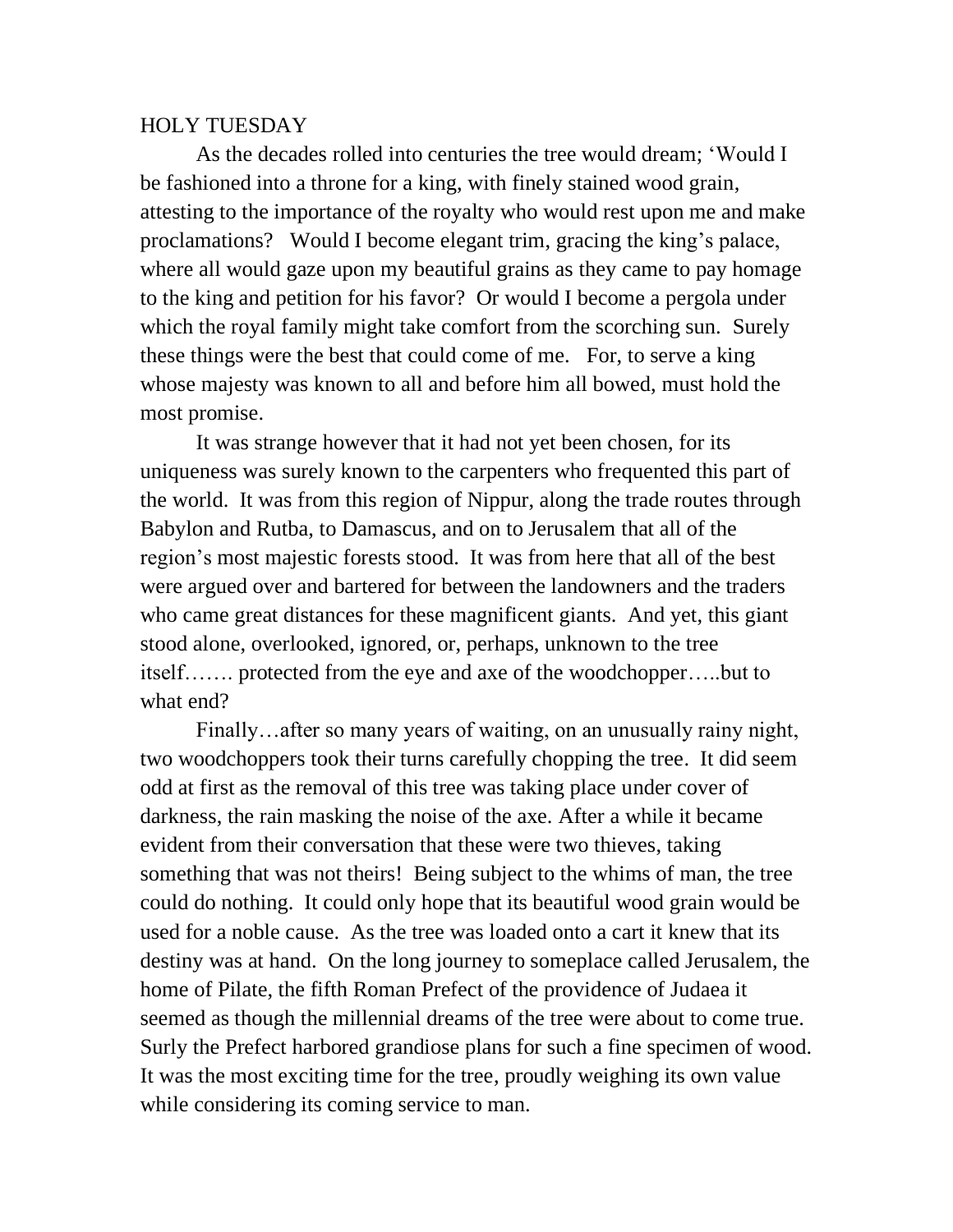Upon entering the city, the tree was placed in a large yard with several other trees and money changed hands. As it lay in the yard, it could not help but notice that in comparison to the other trees this tree stood out. Its fine exterior and strength easily set it apart from the others. The tree could not feel more proud of how straight and thick its main trunk had grown over the years. It had no way of knowing that its pride would soon be replaced by seemingly unforgivable shame.

### HOLY WED.

At this time in Jerusalem, the city was engulfed in turmoil. For it seemed that a man who called himself the Christ, Son of the Father, was performing miracles among the poor and oppressed and speaking of things yet to come. He spoke of how the law would not save the people but only the grace of God. He spoke of dying and rebirth. His actions caught the attention of the Pharisees who represented the religious views at this time in Jerusalem's history. They were fearful of Christ as they could easily see His followers growing in numbers and usurping their power. The tree was oblivious to these happenings and waited for what could only be a glorious transformation into finery fit for a king!

It was only days later that the tree overheard that an order had come down from Pilate's chief carpenter. Pilate himself had ordered that a strong tree be selected for some as yet unknown purpose. Surly since it was the Prefect who handed down the order, the tree was finally going to receive its glorious transformation in service to man! The tree could hardly contain its excitement as several men, under the direction of the chief carpenter set about with their measuring ropes and winches, moving the tree from the yard into a wood shop. As the carpenters labored to transform the tree there was small talk of others in their trade. They spoke of Yosef, a simple carpenter, dead for many years, but whose works were nonetheless cherished by all who possessed them. He was known by almost all of these carpenters. It was Yosef's humble approach to his work and serene temperament that they envied. 'Didn't he have a son?' Why didn't the son follow in his father's footsteps?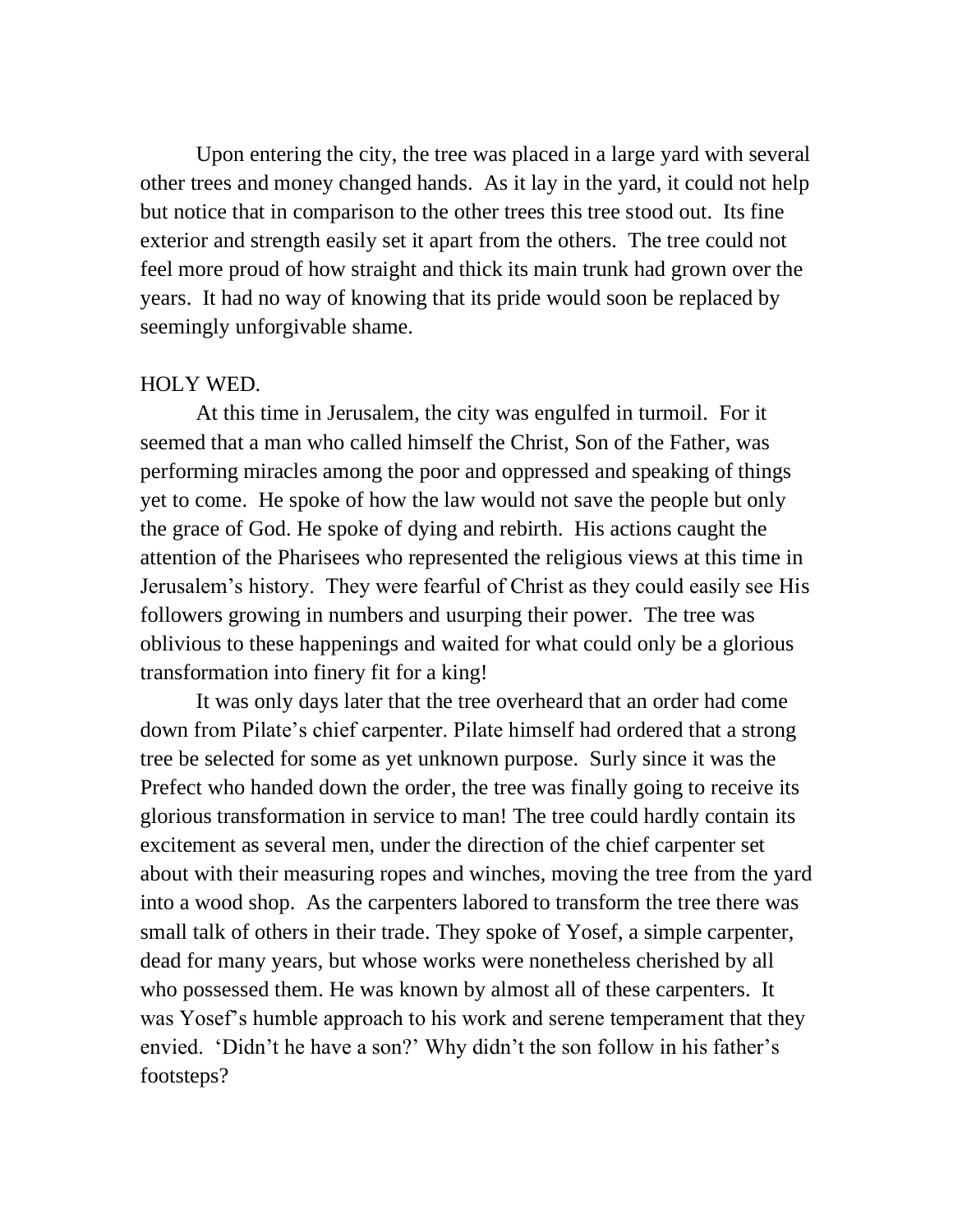MAUNDY THURSDAY: As the work progressed the tree could see how important it was that its trunk was strong and straight for from it were fashioned two large timbers. It dawned on the tree that these types of timbers were used for the entrances to large exclusive homes…but didn't there have to be three, two longer ones for the posts and one of shorter length for the lintel? This indeed puzzled the tree. When it's two pieces were placed among other similar timbers, it was easy to see how different this tree's timbers were from the others. For it was after the carpenter's care and skill that the true, close grain of the wood stood out, the beauty of which glistened in the morning sun. It was the proudest of moments for the tree.

It was a short time later that the two pieces of the tree were joined together. The shape that they took was unknown to the tree but the simple fact that it had been chosen, over all the other timbers, was enough. And the beautiful, tight grain enabled the two pieces to act as one strong form. Finally, the tree was being prepared to serve a king apparently in a manner which was quite different due to its new shape. How fitting thought the tree, after waiting for so many centuries.

A day or so later, the tree was taken to a different place……a sad place. It seemed to be a place of pain and suffering. A place where men were chained, whipped, mocked, and suffered immense cruelty at the hands of their captors. Why was the tree placed here, among such misery? Still uncertain of what was to happen, the tree started to doubt what it thought to be its good fortune.

Sadly, the tree came to the realization that it was not going to grace a palace or be admired for its beautiful grain. A man, who had been beaten, whipped, and who wore a crown of thorns upon his head was forced to carry the tree, whose great weight had previously been borne by two or more carpenters. The tree was carried by this man through the streets of Jerusalem for the better part of the day. It's weight bearing down upon this seemingly broken man. The tree could only imagine the pain and suffering of this man as he struggled and was mocked by the crowds. What had he done to deserve such cruel treatment? Surely no man deserved to be tortured like this. Still the tree did not know what part in this terribly sad situation it would play. It only knew that given the current circumstances, it's place in service to man would not apparently serve a noble cause.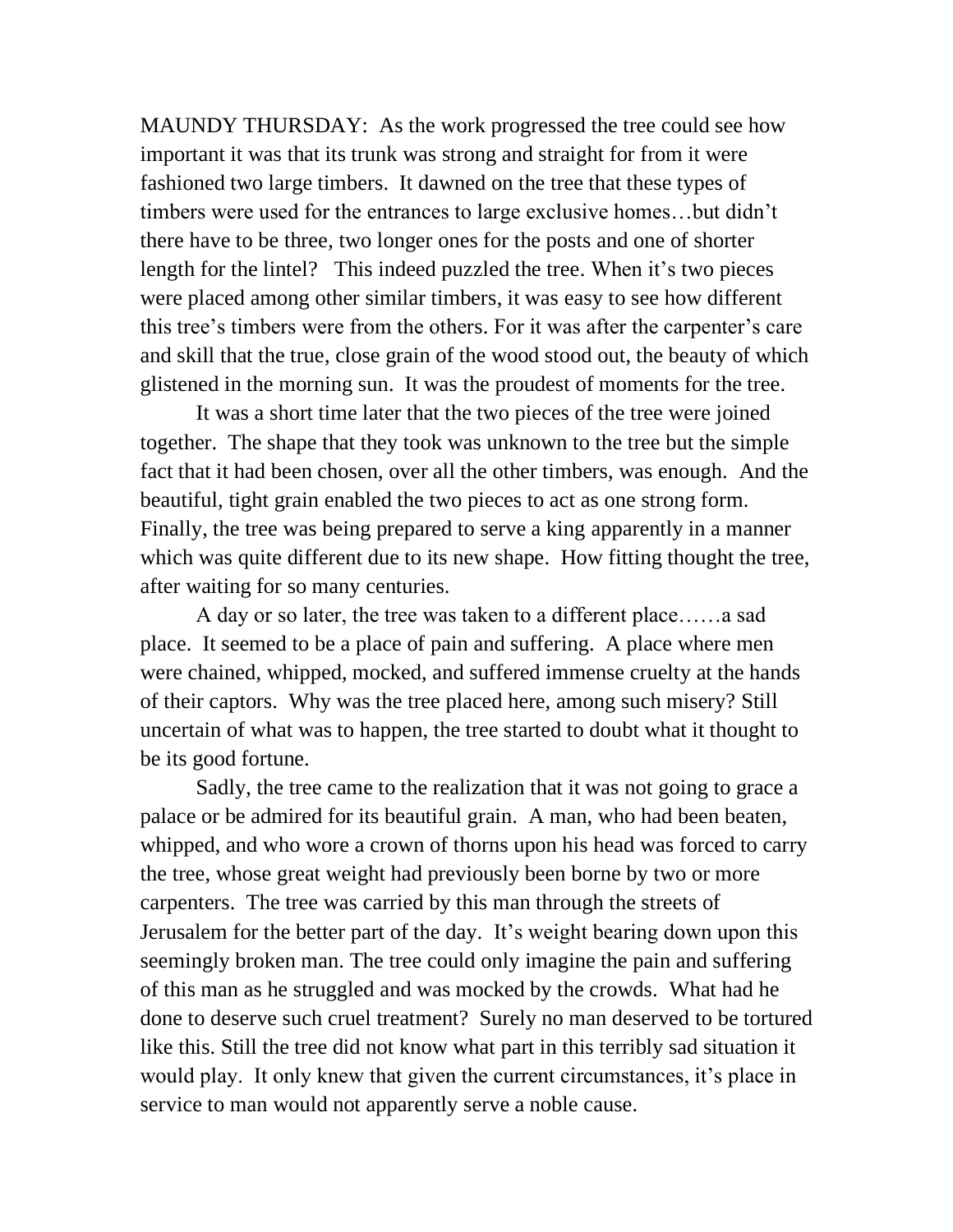### GOOD FRIDAY

Finally, as the shadows of the day grew long, the tree found itself at a place that the onlookers called Golgatha. The tree was lifted from the man who was made to suffer under its great weight and who had fallen several times during the day.

As the soldiers laid the tree flat, they threw down upon it the man who alone had borne its weight. At that moment, the tree recalled a time in the distant past, for it now realized who this man was. It was through this man's care that the tree had come to be like no other. The tree had come to know this man's love so many centuries ago……. in a garden, created by Him. The soldiers used iron spikes which they drove, unmercifully, through the hands and feet of this man into the tree. The tree no longer thought of what it hoped to become in service to man for it now remembered its Creator, who, in His infinite wisdom created this tree of life for quite another purpose. A purpose far more important than anyone could imagine. This tree of life would be instrumental in the Father's plan for the salvation of mankind. The pain that the tree suffered as a result of its tight grain holding the spikes fast paled in comparison to the suffering of the Son. But at the same time the pain experienced by the Son seemed to be transferred to the tree itself, for sap, like tears, flowed unhindered from the grain where the spikes had entered the wood.

When the soldiers were finished driving the iron spikes, they lifted the tree, now holding the Son, and slid it into a crevice which was then secured by stones to keep it upright. The tree could feel the pain caused by what was now being called a crucifixion. The tree tried to will itself to hold the Son and absorb his pain but the tree could only serve the Son. It had no power of its own.

It was during this time that the tree became aware of two other trees on either side of it which also held men, secured by ropes, not spikes. These men the tree had known earlier, for it was on a dark rainy night, just a short time before, that the tree came under the axe of these thieves. It now turned its attention back to the man it held and again it tried to relieve the pain and burden of this Son of man who loved it so many centuries before. But it was to no avail.